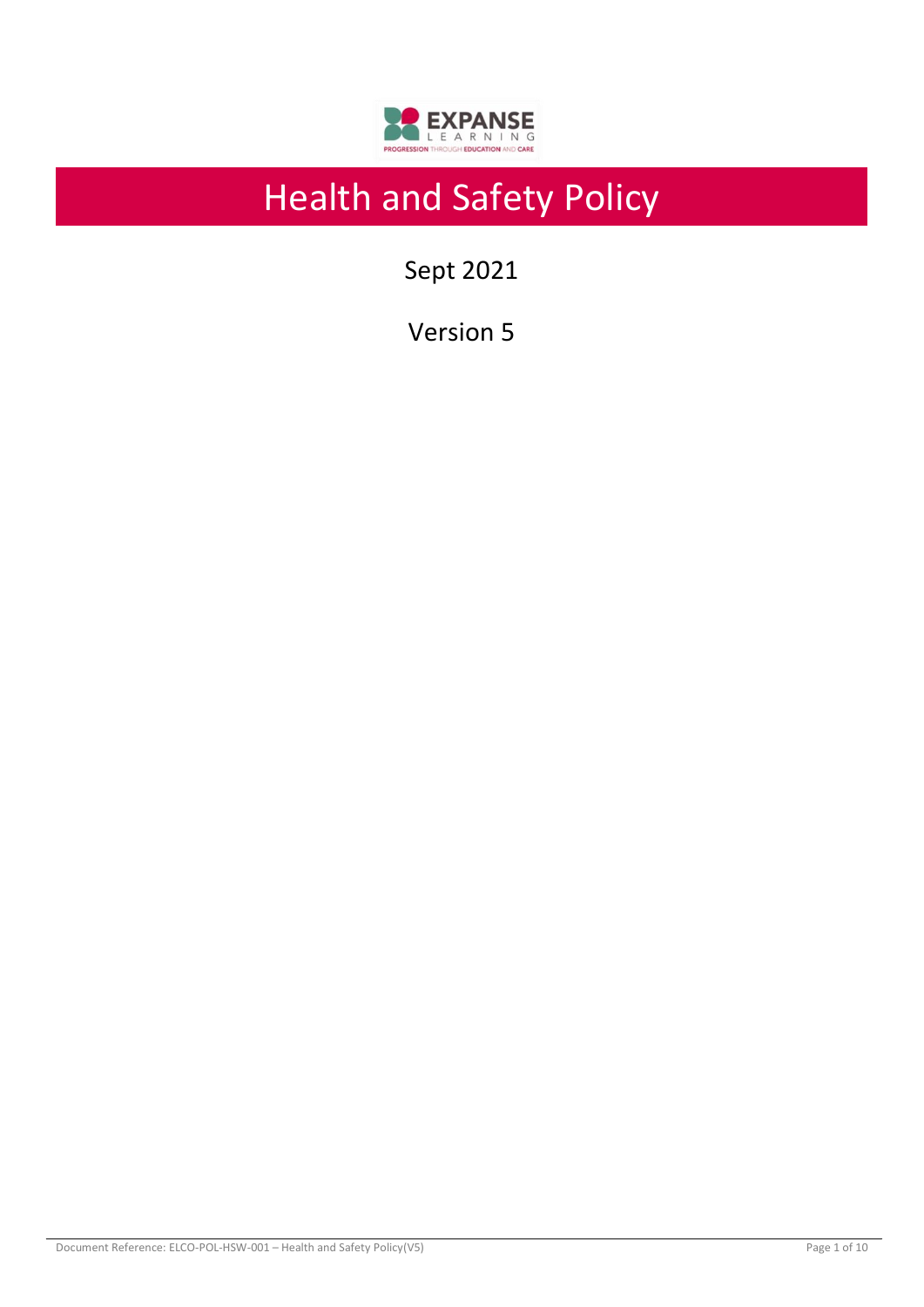# **1. Scope**

This policy applies to all staff at Expanse Learning College (Hereafter referred to as the College).

#### **2. Objectives**

The general aims of these policy statements are the arrangements that are set out below. The Chief Executive Officer (CEO)/ Director and Governing Body (GB) recognises its responsibility to the health, safety and welfare of all staff, students and other persons visiting the College premises. It is the responsibility of the CEO/Director so far as is reasonably practicable:

- $\circ$  To maintain all areas under their control in a condition that is safe and without risk to health
- $\circ$  To establish and maintain a safe and healthy environment throughout the College
- $\circ$  To establish and maintain safe working procedures among staff and students
- o To ensure that risk assessments are carried out by competent staff *(refer to the Risk Assessment Policy)*
- o To consult with employees on matters affecting their Health, Safety and Welfare
- o To provide and maintain safe equipment
- $\circ$  To provide and maintain means of access to and egress from that place of work that are safe and without risk
- o To provide arrangements to ensure the safety and absence of risks to health in connection with the use, handling, storage and transport of articles and substances
- o To ensure the provision of sufficient information, instruction and supervision to enable all employees and students to avoid hazards and contribute positively to their own health and safety and to ensure that they have access to health and safety training as appropriate or as and when provided
- o To prevent accidents and cases of work-related ill health
- $\circ$  To provide and maintain safe, healthy and adequate welfare facilities
- o This policy will be reviewed on a regular basis, by the Shared Services Team (SST)/Director and GB.

#### **3. Roles & Responsibilities**

#### *The Director is responsible:*

- o for the day-to-day Health and Safety management of College and all staff directly employed by the College
- o This responsibility will include ensuring that staff are aware of the safety rules and procedures which apply and also that they have access to detailed and specific regulations affecting their work
- o The Director must also be aware of the arrangements governing visits and general contractors whilst on the College premises.

#### *CEO/Director and GB:*

- o Monitor the effectiveness of the health and safety policy
- $\circ$  Provide arrangements to ensure that all staff employed by the College, and all other persons working on the premises, are aware of all policies, risk assessments and all other relevant health and safety information
- $\circ$  Understand their responsibilities under the Health and Safety at Work Act, in relation to the roles and responsibilities of the College
- o Provide arrangements and implement the College's accident reporting procedure and ensure that staff are aware of the system
- o Ensure accidents are reported and investigated where necessary, and ensure control measures are implemented
- o Develop and maintain safe working practices
- $\circ$  Ensure that all staff are aware of the first aid arrangements and first aiders
- $\circ$  Ensure the implementation of procedures in the event of fire and ensure that all staff are aware of their roles and responsibilities
- o Provide suitable induction training for all new staff and visitors
- o Identify health and safety training needs
- o Ensure all structural defects are reported and actioned in an efficient manner
- $\circ$  Ensure staff have an awareness of relevant health and safety legislation and their responsibilities as employee
- o Where personal protective equipment is identified as necessary, ensure it is provided and maintained
- o Ensure there are suitable provisions for contractors working on site
- o Understand the organisation, role and powers of Health and Safety Executive Inspectors
- $\circ$  Recognise that the policy, risk assessments and practices are not static, and ensure that the Colleges health and safety policies and procedures are updated and amended where necessary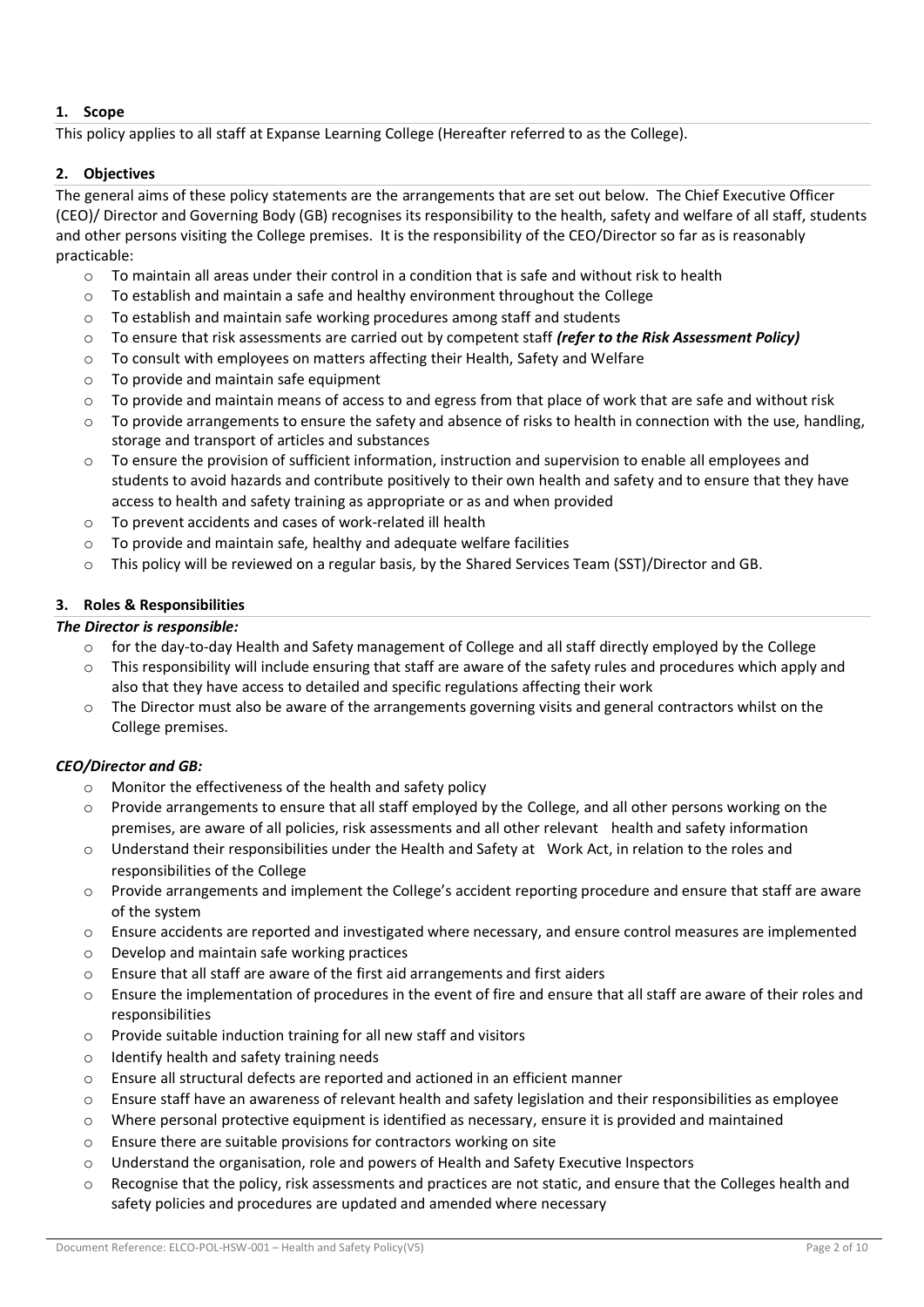# *Employees*

The Health and Safety at Work Act 1974 states - *"It shall be the duty of every employee whilst at work"*:

- To take reasonable care for the health and safety of himself and of any other persons who may be affected by his acts or omissions at work: and as regards any duty or requirement imposed on his employer or any other person by or under any of the relevant statutory provisions, to co-operate with him so far as it is necessary to enable that duty or requirement to be performed or complied with"
- o The Act also states, *"No person shall intentionally or recklessly interfere with or misuse anything provided in the interest of health, safety or welfare in pursuance of any of the relevant statutory provisions"*.
- o Have a general responsibility for the application of the College's Health and Safety Policy, and any other Policy, to their own department or area of work and are directly responsible to the Director for the application of existing safety measures and procedures within that department/area of work.
- $\circ$  Advice or instructions given by the Director, including the relevant parts of this statement, shall be observed;
	- *shall, where necessary, establish and maintain safe working procedures including arrangements for ensuring, as far as is reasonably practicable, safety and absence or risk to health in connection with the use, handling storage and transport of articles and substances, (e.g. chemicals, boiling water, duplicating fluid, guillotines); they should also refer to documents produced for these products under the COSHH Regulations*
	- *shall resolve any health and safety problems any member of staff may refer to them and refer to the Director any of these problems for which they cannot achieve a satisfactory solution within the resources available to them*
	- *shall carry out a regular safety inspection of the activities for which they are responsible and, where necessary, submit a report to the Director*
	- *shall ensure, as far as is reasonably practicable, the provision of sufficient information, instruction, training and supervision to enable other employees and students to avoid hazards and contribute positively to their own safety and health at work*
	- *shall, where appropriate, seek the advice and guidance of the relevant Adviser or Officer of the Authority*
	- *shall propose to the Director requirements for safety equipment and on additions or improvements to plant, tools, equipment or machinery which are dangerous or potentially so.*

#### **Class Teachers and Teaching Assistants**

- o The class teacher is responsible for the safety of students whilst in classrooms, workshops and laboratories (This has been a statutory duty since 1987). Where class teachers or teaching assistants have concerns regarding safety issues for example class sizes, condition of equipment etc. they should discuss the problems with the Director or Line Manager before the lesson. Class Teachers and teaching assistants should:
	- *Liaise with and recommend to the Director any safety issues and hazards such as class sizes, condition of equipment and also recommend additions and discuss improvements that can be implemented*
	- *ensure that before the lesson, by carrying out a risk assessment, that all protective clothing, guards, screens, etc. plus any special safety procedures are available and will be used*
	- *they personally should follow safe procedures and working practices*
	- *know the various safety procedures in their teaching areas including the location of any safety equipment, they should ensure that all the procedures are followed*
	- *control and supervise the students and ensure that safety rules and protective equipment are followed and used*
	- *ensure that safety instructions are clear and understood and check frequently that they are being followed.*

#### *Shared Services Team (SST)*

SST are a key support mechanism of the College in the management of health, safety and welfare. Any issues must be reported via DatabridgeMIS *(Event Name: (Group) – SST Service Request)* or through the see-it report-it scheme. **All** staff should be made aware of the SST's role in the management of health, safety and welfare. SST will follow the health and safety and methods of working detailed in the Section 3 of this health and safety policy.

#### *First Aiders*

All sites must have at least one First Aider who can provide trained support in the event of an accident or illness to any employee, student, visitor, contractor and public. Where the risk of injury is identified as significant, such as during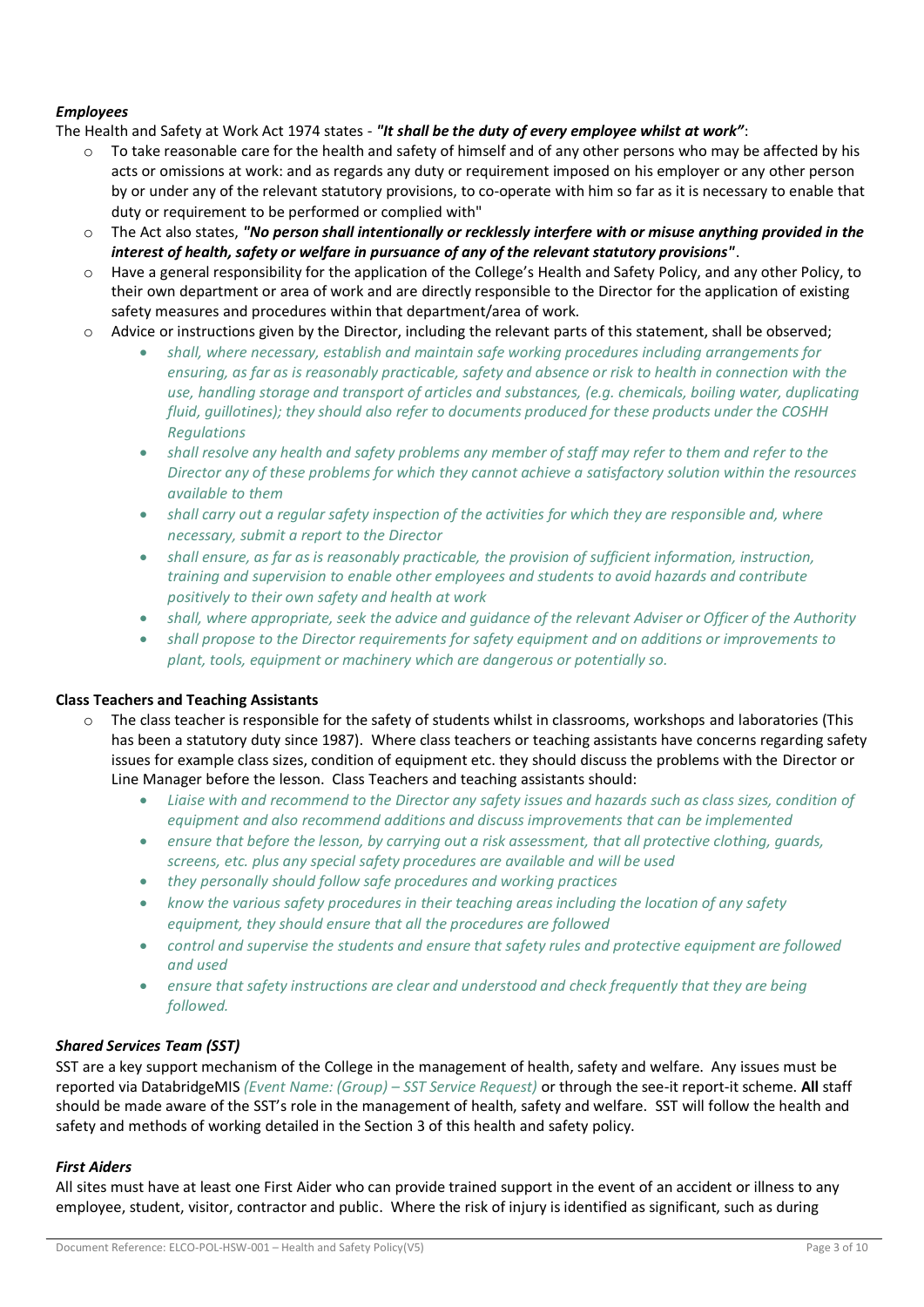physical, practical and vocational lessons, access to a first aider and first aid equipment must be readily available (including provision of a wash basin or sterile water).

#### *Students*

Students are expected to:

- o Exercise personal responsibility for the safety of self and classmates;
- o Wear the correct clothing consistent with safety and/or hygiene
- $\circ$  Follow all the safety rules of the College & in particular the instructions of teaching staff given in an emergency
- o Only use, and not wilfully misuse, neglect or interfere with things provided for his/her safety.

**NB:** It is essential that all students and parents are made aware of the requirements of this section.

# *Visitors*

The Health and Safety at Work Act, 1974 imposes a general duty of care on most people associated with work activities. Everyone employed in educational establishments is protected by the Act and employers have an obligation to ensure, as far as is reasonably practicable, that persons NOT EMPLOYED by them who may be affected by their activities are not exposed by their actions to health or safety risks within the College premises. *(Health and Safety at work Act, 1974 Section 3.)* 

Visitors should report to the Director or Reception on arrival at the College, they should be required to observe the safety rules of the College, in particular parents helping out in College should be made aware of the health and safety arrangements applicable to them through the teacher to whom they are assigned and should not be asked to carry out tasks for which they are not 'competent', trained or authorised for.

In addition, the 'Occupiers Liability Act 1957' introduced a 'common duty of care' which an occupier owes to all visitors other than trespassers. This duty required him/her to see that visitors were reasonably safe in using the premises for the purpose for which they were invited or permitted to be there. In 1984 the Occupiers Liability Act was updated, and occupiers must also take reasonable care to see that trespassers do not suffer personal injury whilst on the premises.

#### *Contractors*

Contractors should report to the Director or designated reception area on arrival at the College building and outside contractors working on educational premises are required to ensure safe working practices by their employers under the provision of the Health and Safety at Work Act and must pay due regard to the safety of all persons using those premises in accordance with Section 3 and 4 of the Health and Safety at Work Act.

They should also inform the College of any hazardous operations they intend to carry out and liaise with the appropriate person on site regarding this work. They should also have available COSHH assessments for any substances they intend to use.

In instances where the contractor creates hazardous conditions and refuses to eliminate them the Directormust take actions as are necessary to prevent persons in his/her care from risk of injury and inform the SST. Please refer to See Section 3 of this manual - Contractors in Colleges.

#### **4. Arrangements**

The arrangements section of the health and safety policy has been designed to highlight the relevant health and safety information for staff, visitors and contractors. *Please refer to appendix 1*.

#### **5. RIDDOR**

#### **What are 'reportable' injuries?**

The following injuries are reportable under RIDDOR when they result from a work-related accident:

- o **The death of any person** (Regulation 6)
- o **Specified Injuries** to workers (Regulation 4)
- o Injuries to workers which result in their **incapacitation for more than 7 days** (Regulation 4)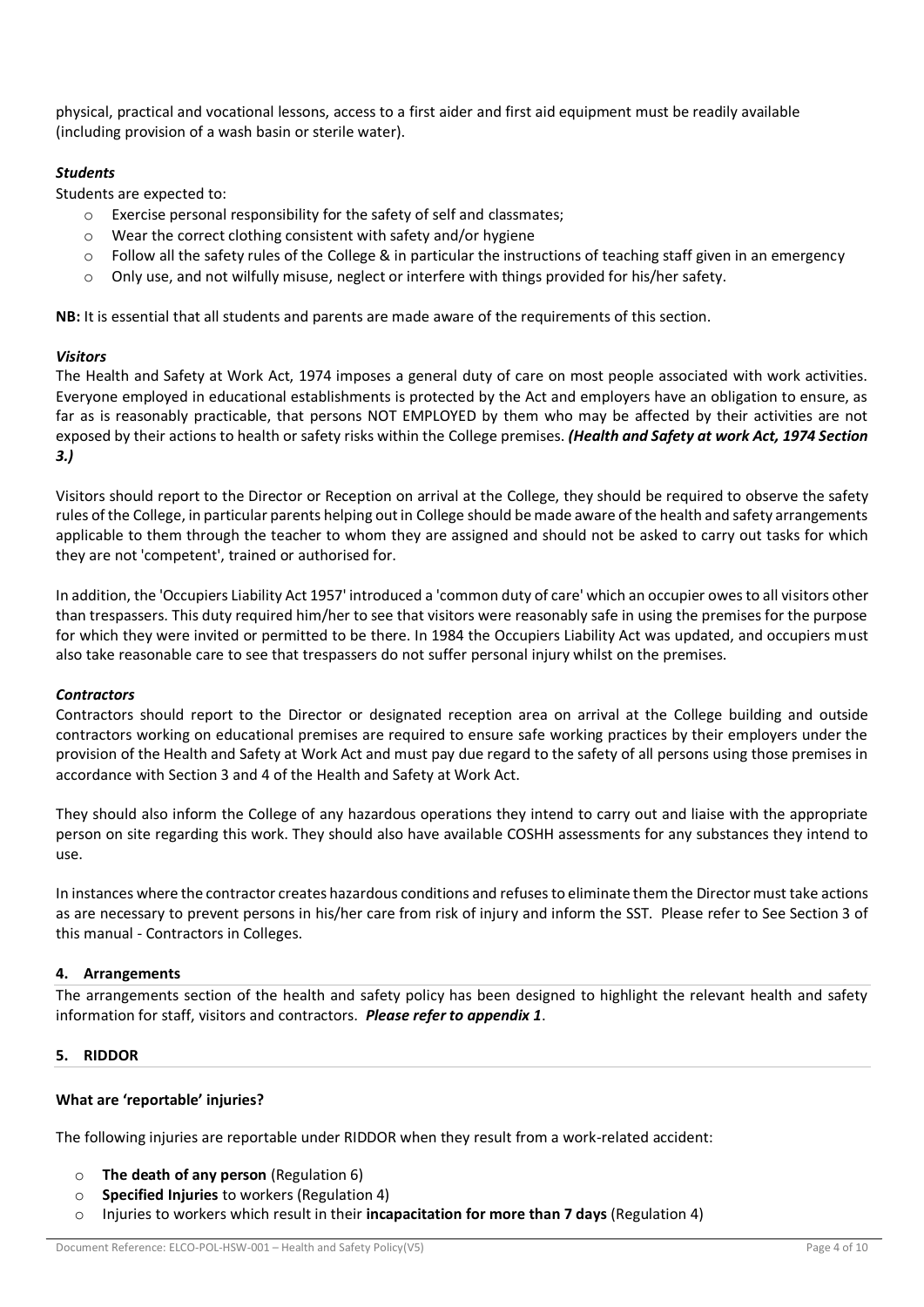o Injuries to non-workers which result in them **being taken directly to hospital for treatment**, or specified injuries to non-workers which occur on hospital premises. (Regulation 5)

The College follows HSE guidance and will report any incidents directly via the HSE Webpage (**<http://www.hse.gov.uk/riddor/report.htm>**). This must also be logged on the DatabridgeMIS and a copy of the report attached.

#### **6. Monitoring arrangements**

This policy will be reviewed every 12 months but can be revised as needed. It will be approved by the governing board



| Version | Date       | <b>Revision</b>                                                                                                                 | <b>Review Date</b> |
|---------|------------|---------------------------------------------------------------------------------------------------------------------------------|--------------------|
|         | 13/03/2018 | First Issue                                                                                                                     | 13/03/2019         |
|         | 09/03/2019 | Review                                                                                                                          | 09/03/2020         |
|         | 11/11/2019 | Full policy review and transfer to new template. Inserted Roles and Responsibilities into the Annex and<br>split for each site. | 11/11/2020         |
|         | 01/09/2020 | Policy Reviewed – Changes made to appendix 1 (job titles, removed Wigan and added CP)                                           | 31/08/2021         |
|         | 01/09/2021 | Reviewed - Updated for Orrell Lodge College, updated FA certs                                                                   | 31/08/2022         |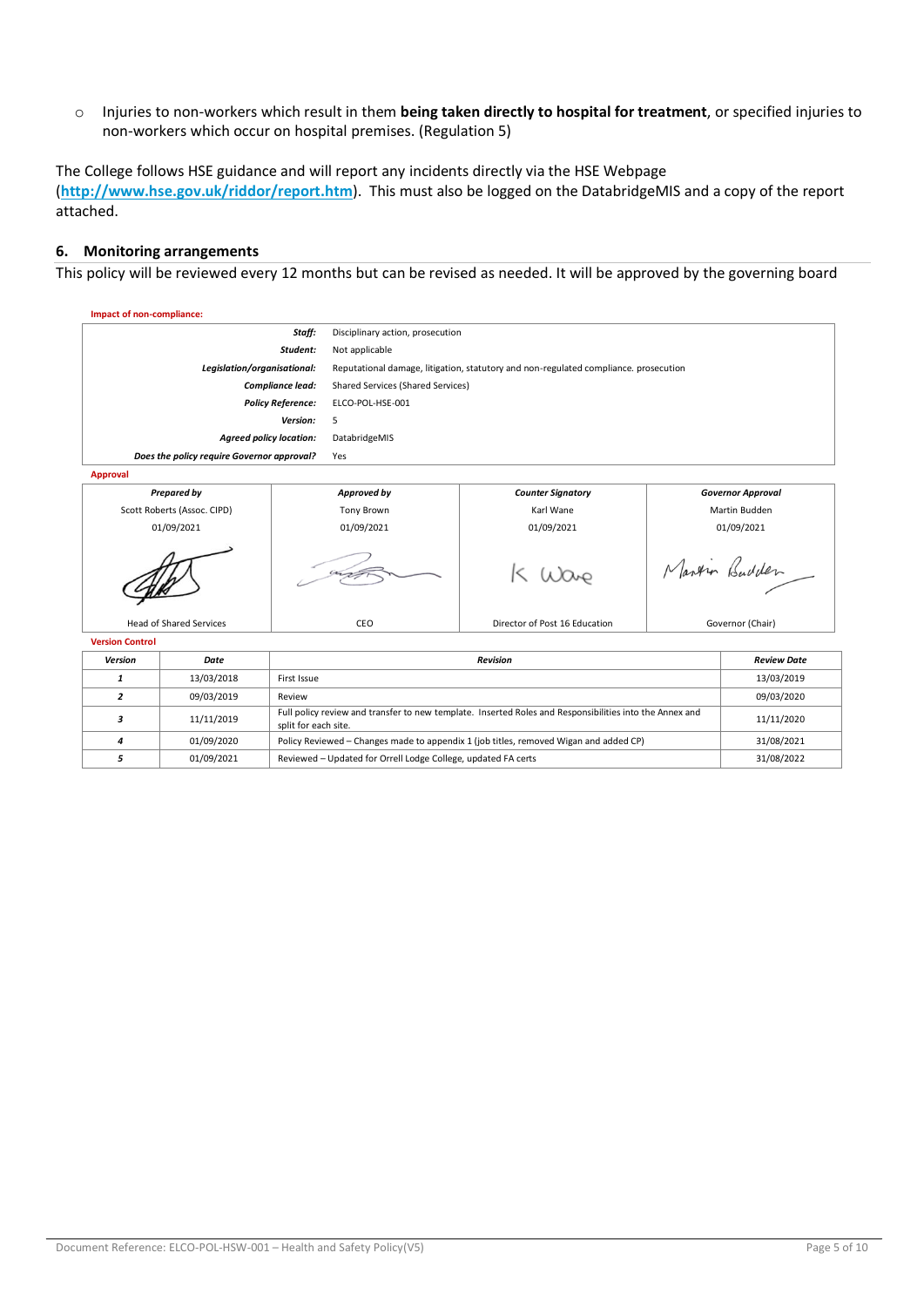# **Appendix 1** – Roles and Responsibilities

| <b>Roles &amp; Responsibilities</b>                                                                                                                                                                                                                                                                                                                                                                                                                                                                                                                                                                                                                                                                                                                                                                                | Leigh                                                                                                                                                                  | Wigan                          |  |  |
|--------------------------------------------------------------------------------------------------------------------------------------------------------------------------------------------------------------------------------------------------------------------------------------------------------------------------------------------------------------------------------------------------------------------------------------------------------------------------------------------------------------------------------------------------------------------------------------------------------------------------------------------------------------------------------------------------------------------------------------------------------------------------------------------------------------------|------------------------------------------------------------------------------------------------------------------------------------------------------------------------|--------------------------------|--|--|
| The Senior member of staff in the College with responsibility for Health<br>and Safety matters is:                                                                                                                                                                                                                                                                                                                                                                                                                                                                                                                                                                                                                                                                                                                 | Director: Karl Wane                                                                                                                                                    |                                |  |  |
| The health and safety co-ordinator is:                                                                                                                                                                                                                                                                                                                                                                                                                                                                                                                                                                                                                                                                                                                                                                             | Health, Safety and Facilities Manager Alistair Atkinson                                                                                                                |                                |  |  |
| The GB Member appointed for health and safety is:                                                                                                                                                                                                                                                                                                                                                                                                                                                                                                                                                                                                                                                                                                                                                                  | Chair of Governing Body: Martin Budden                                                                                                                                 |                                |  |  |
| Consultation with staff, regarding health and safety is provided via:                                                                                                                                                                                                                                                                                                                                                                                                                                                                                                                                                                                                                                                                                                                                              | Corporate Communications / Weekly Operations Meetings /<br><b>Quarterly H&amp;S Meetings</b>                                                                           |                                |  |  |
| <b>Risk assessment</b>                                                                                                                                                                                                                                                                                                                                                                                                                                                                                                                                                                                                                                                                                                                                                                                             | Leigh                                                                                                                                                                  | Wigan                          |  |  |
| The persons responsible for ensuring site risk assessments are carried out<br>is:                                                                                                                                                                                                                                                                                                                                                                                                                                                                                                                                                                                                                                                                                                                                  | <b>Shared Services Team</b>                                                                                                                                            |                                |  |  |
| The persons responsible for ensuring OOCA risk assessments are carried<br>out is:                                                                                                                                                                                                                                                                                                                                                                                                                                                                                                                                                                                                                                                                                                                                  | Initial RA - Activity Lead (i.e. Tutor, Instructor etc)<br>Level 1 Approval - Centre Manager<br>Level 2 Approval - Shared Services Team<br>Level 3 Approval - Director |                                |  |  |
| Copies of risk assessments are located:                                                                                                                                                                                                                                                                                                                                                                                                                                                                                                                                                                                                                                                                                                                                                                            | <b>College Managers Office</b><br><b>College Managers Office</b>                                                                                                       |                                |  |  |
| Staff who have undergone training and are competent to carry out risk<br>assessments are:                                                                                                                                                                                                                                                                                                                                                                                                                                                                                                                                                                                                                                                                                                                          | All College staff                                                                                                                                                      |                                |  |  |
| Any hazards noted within the establishment/ departmental environment<br>must be reported to:                                                                                                                                                                                                                                                                                                                                                                                                                                                                                                                                                                                                                                                                                                                       | <b>Shared Services Team</b>                                                                                                                                            |                                |  |  |
| The person responsible for initiating risk assessments of hazard reported<br>and for ensuring that control measures are implemented is:                                                                                                                                                                                                                                                                                                                                                                                                                                                                                                                                                                                                                                                                            | <b>Shared Services Team</b>                                                                                                                                            |                                |  |  |
| Risk assessments will be reviewed on an annual basis by:                                                                                                                                                                                                                                                                                                                                                                                                                                                                                                                                                                                                                                                                                                                                                           | <b>Shared Services Team</b>                                                                                                                                            |                                |  |  |
| The educational visits and out of centre activities co-ordinators are:                                                                                                                                                                                                                                                                                                                                                                                                                                                                                                                                                                                                                                                                                                                                             | <b>Shared Services Team</b>                                                                                                                                            |                                |  |  |
| Educational visits risk assessments and paperwork are located in:                                                                                                                                                                                                                                                                                                                                                                                                                                                                                                                                                                                                                                                                                                                                                  | OneDrive: Out of Centre Activities & within the 'Off-Site Forms'<br>function in DatabridgeMIS.                                                                         |                                |  |  |
| <b>Emergency &amp; Fire Arrangements</b>                                                                                                                                                                                                                                                                                                                                                                                                                                                                                                                                                                                                                                                                                                                                                                           | Leigh                                                                                                                                                                  | Wigan                          |  |  |
| The person who discovers the emergency will raise the alarm immediately by the most appropriate means and ensure that the Director,<br>nominated persons, a member of the senior management team is informed immediately and that where appropriate the emergency services<br>are summoned. He/she will liaise with the emergency services when they arrive and take advice from them. The priorities in an emergency<br>situation are as follows:<br>to ensure the safety of all persons, their removal from danger<br>$\bullet$<br>their care and the application of first aid and medical treatment where appropriate<br>$\bullet$<br>to call the emergency services when appropriate<br>$\bullet$<br>to safeguard the premises and equipment, if this is possible without putting persons at risk<br>$\bullet$ |                                                                                                                                                                        |                                |  |  |
| The competent 'RESPONSIBLE PERSON' for monitoring the fire risk<br>assessment:                                                                                                                                                                                                                                                                                                                                                                                                                                                                                                                                                                                                                                                                                                                                     | Completed by the Landlord                                                                                                                                              | <b>Head of Shared Services</b> |  |  |
| Fire drills will be practised by:                                                                                                                                                                                                                                                                                                                                                                                                                                                                                                                                                                                                                                                                                                                                                                                  | Everyone on site                                                                                                                                                       | Everyone on site               |  |  |
| Fire drills will be held:                                                                                                                                                                                                                                                                                                                                                                                                                                                                                                                                                                                                                                                                                                                                                                                          | Termly (3 times a year)                                                                                                                                                | Termly (3 times a year)        |  |  |
| Fire alarm points will be tested and recorded on a weekly basis by:                                                                                                                                                                                                                                                                                                                                                                                                                                                                                                                                                                                                                                                                                                                                                | Completed by the Landlord<br>(LSV)                                                                                                                                     | HSM (Alistair Atkinson)        |  |  |
| Means of escape, automatic doorstops and mag lock doors will be<br>checked and recorded on a monthly basis by:                                                                                                                                                                                                                                                                                                                                                                                                                                                                                                                                                                                                                                                                                                     | Completed by the Landlord<br>(LSV)                                                                                                                                     | HSM (Alistair Atkinson)        |  |  |
| Firefighting equipment will be checked and recorded on a monthly basis<br>by:                                                                                                                                                                                                                                                                                                                                                                                                                                                                                                                                                                                                                                                                                                                                      | Completed by the Landlord<br>HSM (Alistair Atkinson)                                                                                                                   | HSM (Alistair Atkinson)        |  |  |
| Document Reference: ELCO-POL-HSW-001 - Health and Safety Policy(V5)                                                                                                                                                                                                                                                                                                                                                                                                                                                                                                                                                                                                                                                                                                                                                |                                                                                                                                                                        | Page 6 of 10                   |  |  |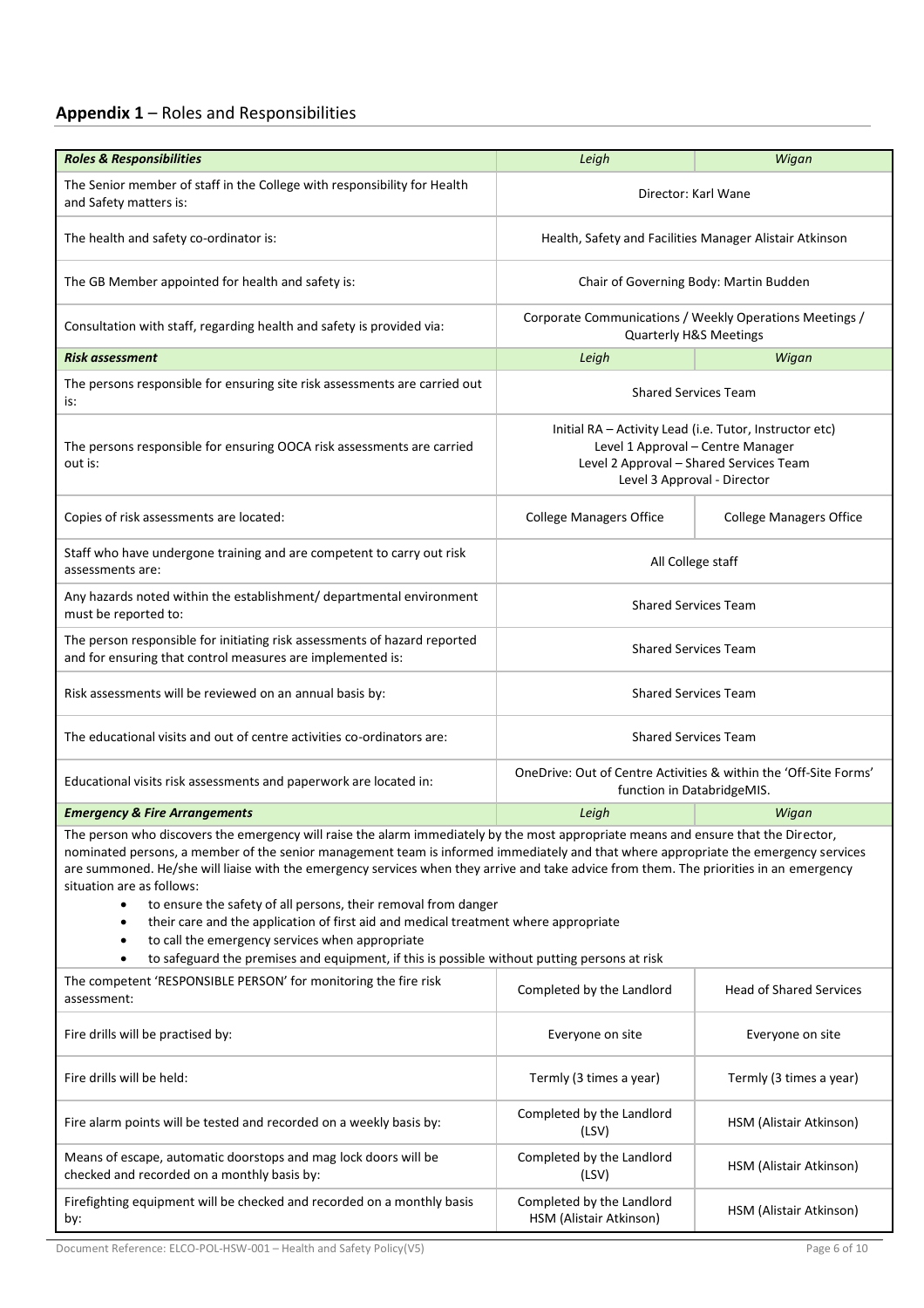| Emergency lighting will be tested on a monthly basis by:                                                                                                                                                                                                                                                  |                                                                |                                                                                                   |                                                                   | Completed by the Landlord<br>(LSV)                                                                                     |                         | HSM (Alistair Atkinson) |                                                            |  |
|-----------------------------------------------------------------------------------------------------------------------------------------------------------------------------------------------------------------------------------------------------------------------------------------------------------|----------------------------------------------------------------|---------------------------------------------------------------------------------------------------|-------------------------------------------------------------------|------------------------------------------------------------------------------------------------------------------------|-------------------------|-------------------------|------------------------------------------------------------|--|
| Records of tests, checks and drills will be held in/by:                                                                                                                                                                                                                                                   |                                                                |                                                                                                   |                                                                   | Recorded by the Landlord (LSV)                                                                                         |                         | HSM (Alistair Atkinson) |                                                            |  |
| Fire extinguishers will be serviced on an annual basis arranged via:                                                                                                                                                                                                                                      |                                                                |                                                                                                   |                                                                   | Completed by the Landlord<br>HSM (Alistair Atkinson)<br>(LSV)                                                          |                         |                         |                                                            |  |
| Staff training and development:                                                                                                                                                                                                                                                                           |                                                                |                                                                                                   |                                                                   | All designated staff should undertake fire training on an annual<br>basis                                              |                         |                         |                                                            |  |
|                                                                                                                                                                                                                                                                                                           |                                                                | <b>Accident, Dangerous Occurrence, Violent Incident and Near Miss Reporting and Investigation</b> |                                                                   |                                                                                                                        |                         |                         |                                                            |  |
| Any employee who witnesses an accident, dangerous occurrence, verbal abuse or actual or threatened violence or near miss, or to whom one is<br>reported, will complete an accident report as soon as possible after the event for both employees and non-employees (including students,<br>visitors etc.) |                                                                |                                                                                                   |                                                                   |                                                                                                                        |                         |                         |                                                            |  |
| Location of accident forms/information:                                                                                                                                                                                                                                                                   |                                                                |                                                                                                   |                                                                   | Historic = Shared Services<br>2019/20 onwards - Databridge                                                             |                         |                         | Historic = Shared Services<br>2019/20 onwards - Databridge |  |
| Persons responsible for accident forms:                                                                                                                                                                                                                                                                   |                                                                |                                                                                                   |                                                                   | Centre Manager<br>QA and Audit - Shared Services Teams                                                                 |                         |                         |                                                            |  |
| Persons responsible for carrying out accident investigations is:                                                                                                                                                                                                                                          |                                                                |                                                                                                   |                                                                   | HSM (Alistair Atkinson)<br>QA and Audit - Head of Shared Services                                                      |                         |                         |                                                            |  |
|                                                                                                                                                                                                                                                                                                           |                                                                | Accident forms must be completed directly onto the Databridge MIS.                                |                                                                   |                                                                                                                        |                         |                         |                                                            |  |
| The Person responsible for monitoring and reviewing accidents and<br>incidents to identify trends and patterns is:                                                                                                                                                                                        |                                                                |                                                                                                   | HSM (Alistair Atkinson)<br>QA and Audit - Head of Shared Services |                                                                                                                        |                         |                         |                                                            |  |
| Where accidents are found to be caused by faulty plant, equipment, premises or unsafe systems of work action must be taken to remove or<br>isolate the hazard and warn people until the necessary modifications or repairs can be made.                                                                   |                                                                |                                                                                                   |                                                                   |                                                                                                                        |                         |                         |                                                            |  |
|                                                                                                                                                                                                                                                                                                           | 3.5 First Aid - the following have received first aid training |                                                                                                   |                                                                   |                                                                                                                        |                         |                         |                                                            |  |
|                                                                                                                                                                                                                                                                                                           | Leigh                                                          |                                                                                                   |                                                                   |                                                                                                                        | Wigan                   |                         |                                                            |  |
| <b>Name</b>                                                                                                                                                                                                                                                                                               | Provider                                                       | <b>Expires</b>                                                                                    | Provider<br><b>Name</b>                                           |                                                                                                                        | <b>Expires</b>          |                         |                                                            |  |
| T.Gill (1 Day)                                                                                                                                                                                                                                                                                            | <b>Curve Learning</b>                                          | Jul-2023                                                                                          | A.Benison (1 Day)<br><b>Curve Learning</b>                        |                                                                                                                        | Jul-2023                |                         |                                                            |  |
| B. Brown (1 Day)                                                                                                                                                                                                                                                                                          | <b>Curve Learning</b>                                          | Jul-2023                                                                                          |                                                                   | K. Chatburn (1 Day)                                                                                                    | <b>Curve Learning</b>   |                         | Jul-2023                                                   |  |
|                                                                                                                                                                                                                                                                                                           |                                                                |                                                                                                   |                                                                   | D.Prescott (1 Day)                                                                                                     | <b>Curve Learning</b>   |                         | Jul-2023                                                   |  |
|                                                                                                                                                                                                                                                                                                           |                                                                |                                                                                                   |                                                                   |                                                                                                                        |                         |                         |                                                            |  |
|                                                                                                                                                                                                                                                                                                           |                                                                |                                                                                                   |                                                                   |                                                                                                                        |                         |                         |                                                            |  |
|                                                                                                                                                                                                                                                                                                           |                                                                |                                                                                                   |                                                                   |                                                                                                                        |                         |                         |                                                            |  |
|                                                                                                                                                                                                                                                                                                           |                                                                |                                                                                                   |                                                                   |                                                                                                                        |                         |                         |                                                            |  |
|                                                                                                                                                                                                                                                                                                           |                                                                |                                                                                                   |                                                                   |                                                                                                                        |                         |                         |                                                            |  |
|                                                                                                                                                                                                                                                                                                           |                                                                |                                                                                                   |                                                                   |                                                                                                                        |                         |                         |                                                            |  |
|                                                                                                                                                                                                                                                                                                           |                                                                |                                                                                                   |                                                                   |                                                                                                                        |                         |                         |                                                            |  |
| The person responsible for ensuring first aid qualifications are maintained:<br>HSM (Alistair Atkinson)<br>HSM (Alistair Atkinson)                                                                                                                                                                        |                                                                |                                                                                                   |                                                                   |                                                                                                                        |                         |                         |                                                            |  |
| The person responsible for ensuring that first aid cover is provided for<br>staff working out of normal College hours is:                                                                                                                                                                                 |                                                                |                                                                                                   | HSM (Alistair Atkinson)                                           |                                                                                                                        | HSM (Alistair Atkinson) |                         |                                                            |  |
| First aid boxes are kept in the following points in the education<br>establishment / department:                                                                                                                                                                                                          |                                                                |                                                                                                   |                                                                   | Studio<br>1. Reception<br>1.<br>Care Office<br>2. Main Kitchen<br>2.<br>3.<br><b>Personal Budgets</b><br>3. Comms Room |                         |                         |                                                            |  |
| Travelling first aid boxes are located:                                                                                                                                                                                                                                                                   |                                                                |                                                                                                   |                                                                   | Main Office (Go Bag)<br>Main Office (Go Bag)                                                                           |                         |                         |                                                            |  |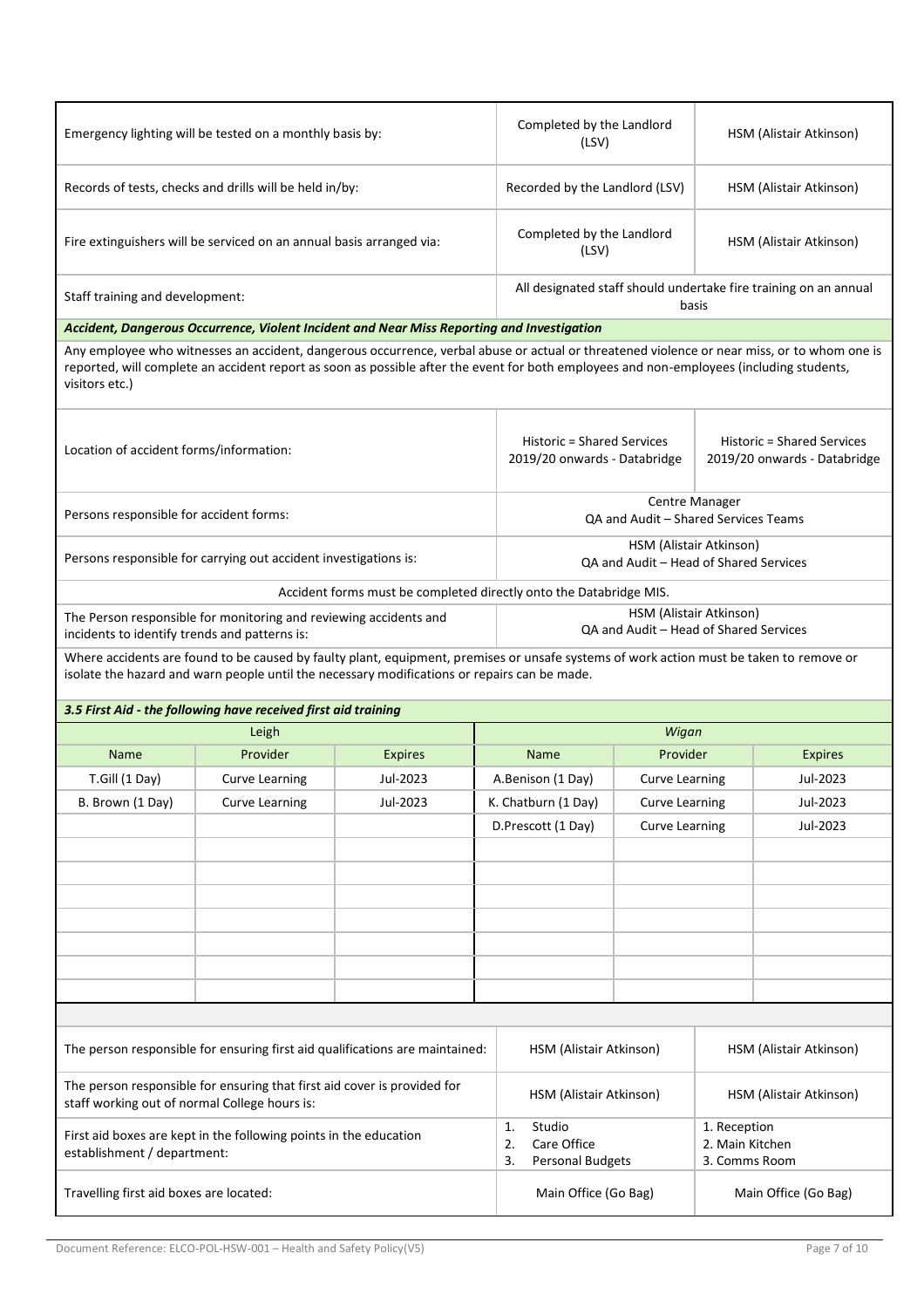| The location and contents of all first aid boxes will be checked on a:                                                                                                                                                                                                                                                                                          | Monthly                                                                                                                                                                                                                                                                                                                        | Monthly                                                                                         |  |
|-----------------------------------------------------------------------------------------------------------------------------------------------------------------------------------------------------------------------------------------------------------------------------------------------------------------------------------------------------------------|--------------------------------------------------------------------------------------------------------------------------------------------------------------------------------------------------------------------------------------------------------------------------------------------------------------------------------|-------------------------------------------------------------------------------------------------|--|
| The persons responsible for the checks are:                                                                                                                                                                                                                                                                                                                     | HSM (Alistair Atkinson)                                                                                                                                                                                                                                                                                                        | HSM (Alistair Atkinson)                                                                         |  |
| Stock of first aid materials will be checked and re-ordered by:                                                                                                                                                                                                                                                                                                 | HSM (Alistair Atkinson)                                                                                                                                                                                                                                                                                                        | HSM (Alistair Atkinson)                                                                         |  |
| The address and telephone number of the nearest medical centre/NHS GP<br>is:                                                                                                                                                                                                                                                                                    | <b>Bridgewater Medical Centre</b><br><b>Henry Street</b><br>Leigh, WN7 2PE<br>01942 481815                                                                                                                                                                                                                                     | <b>Winstanley Medical Centre</b><br>Holmes House Ave,<br>Wigan WN3 6JN<br>01942 483213          |  |
| The address and telephone number of the nearest hospital with accident<br>and emergency facilities is:                                                                                                                                                                                                                                                          | Leigh Infirmary<br>The Avenue<br>Leigh<br>WN71HS                                                                                                                                                                                                                                                                               | Wrightington, Wigan & Leigh<br>NHS Foundation Trust, Wigan<br>Ln, Wigan WN1 2NN<br>01942 244000 |  |
| <b>Students with medical/ special needs</b>                                                                                                                                                                                                                                                                                                                     | Leigh                                                                                                                                                                                                                                                                                                                          | Wigan                                                                                           |  |
| The person(s) responsible for undertaking and reviewing the healthcare<br>plans of student with medical needs is:                                                                                                                                                                                                                                               | Head of Care & Development<br>(Lorraine Woosey)                                                                                                                                                                                                                                                                                |                                                                                                 |  |
| The person responsible for ensuring student specific risk assessments are<br>conducted is:                                                                                                                                                                                                                                                                      | Director of Care & Development<br>(Lorraine Woosey)                                                                                                                                                                                                                                                                            |                                                                                                 |  |
| The person responsible for the supervision and storage of student<br>medicines is:                                                                                                                                                                                                                                                                              | Director of Care & Development<br>(Lorraine Woosey)<br>Monitored through regular Audit and inspection.                                                                                                                                                                                                                         |                                                                                                 |  |
| <b>Maintenance and premises</b>                                                                                                                                                                                                                                                                                                                                 | Leigh                                                                                                                                                                                                                                                                                                                          | Wigan                                                                                           |  |
| All employees and governors must report any hazards that could be a<br>cause of serious or imminent danger, e.g. damaged electrical sockets,<br>broken windows, suspected gas leaks, wet or slippery floors immediately,<br>by telephone to:                                                                                                                    | See it report it scheme overseen by the<br><b>Shared Services Team</b>                                                                                                                                                                                                                                                         |                                                                                                 |  |
| A person encountering any damage or wear and tear of the premises<br>which may constitute a hazard should report it to:                                                                                                                                                                                                                                         | See it report it scheme overseen by the Shared Services Team                                                                                                                                                                                                                                                                   |                                                                                                 |  |
| Defective furniture or equipment should be taken out of use immediately<br>logged in the caretaker's logbook and reported to:                                                                                                                                                                                                                                   | See it report it scheme overseen by the Shared Services Team                                                                                                                                                                                                                                                                   |                                                                                                 |  |
| The person (and their deputy) responsible for unlocking and locking,<br>dealing with emergency call outs for the building, and arming and<br>disarming security alarms etc. is:                                                                                                                                                                                 | Managed by Landlord (LSV)                                                                                                                                                                                                                                                                                                      | HSM (Alistair Atkinson)                                                                         |  |
| <b>Health and safety training</b>                                                                                                                                                                                                                                                                                                                               | Leigh                                                                                                                                                                                                                                                                                                                          | Wigan                                                                                           |  |
| The person responsible for drawing to the attention of all employees the<br>following health and safety matters as part of their induction training is:                                                                                                                                                                                                         | The Shared Services Team supported by the relevant Line<br>Manager's                                                                                                                                                                                                                                                           |                                                                                                 |  |
| Induction training should cover:<br>Health and Safety Policies<br>$\circ$<br><b>Education Visits Policy</b><br>$\circ$<br><b>Risk Assessment</b><br>$\circ$<br>Fire and other Emergency<br>$\circ$<br>Arrangements<br><b>Accident Reporting</b><br>$\circ$<br>Arrangements<br><b>First Aid Arrangements</b><br>$\circ$<br>Safe Use of Work Equipment<br>$\circ$ | <b>Procures for Hazardous Substances</b><br>$\circ$<br>Good Housekeeping<br>$\circ$<br>Hazard Reporting and Maintenance Procedures<br>$\circ$<br>Special Hazards/Responsibilities Associated with<br>$\circ$<br>their Work Activity<br>Special Needs of Young Employees (e.g. Work<br>$\circ$<br><b>Experience Placements)</b> |                                                                                                 |  |
| The person responsible for organising health and safety training is:                                                                                                                                                                                                                                                                                            | HSM (Alistair Atkinson)                                                                                                                                                                                                                                                                                                        | HSM (Alistair Atkinson)                                                                         |  |
| <b>Work Equipment</b>                                                                                                                                                                                                                                                                                                                                           | Leigh                                                                                                                                                                                                                                                                                                                          | Wigan                                                                                           |  |
| The following equipment has been identified as likely to involve a specific risk to health and safety and its use, inspection and repair is therefore<br>restricted.                                                                                                                                                                                            |                                                                                                                                                                                                                                                                                                                                |                                                                                                 |  |
| <b>Ladders</b><br>Person responsible for selection, inspection, maintenance, training,<br>supervision, safe use and risk assessment is:                                                                                                                                                                                                                         | Not Applicable                                                                                                                                                                                                                                                                                                                 | Not Applicable                                                                                  |  |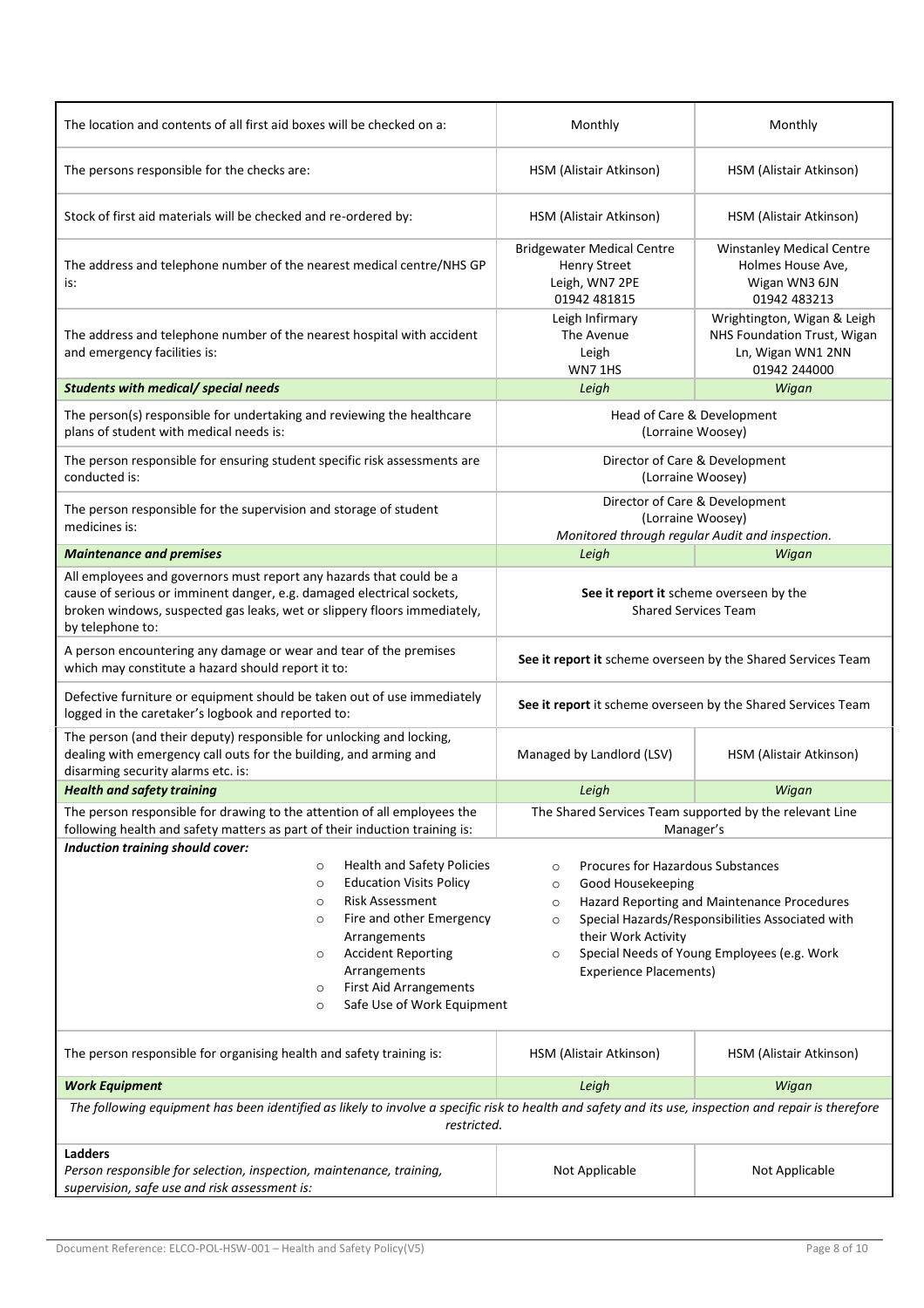| Equipment for students with special educational needs<br>The person responsible for ensuring that all hoists, both ceiling mounted<br>and mobile, used for moving people are inspected and serviced every (12)<br>months by a competent contractor and kept in good working order is: | HSM (Alistair Atkinson)<br><b>Versatile Lift Company</b><br>Registered as VLC (Stairlifts)<br>Ltd<br>366 Church Road, Haydock,<br><b>WA11 0LG</b><br>Tel: 01942 719565 | Not Applicable                             |  |  |  |
|---------------------------------------------------------------------------------------------------------------------------------------------------------------------------------------------------------------------------------------------------------------------------------------|------------------------------------------------------------------------------------------------------------------------------------------------------------------------|--------------------------------------------|--|--|--|
| Maintenance and cleaning equipment (including powered cleaning<br>equipment, power and hand tools etc.)<br>Person responsible for selection, inspection, maintenance, training,<br>Supervision, safe use and risk assessment is:                                                      | Not Applicable                                                                                                                                                         | Not Applicable                             |  |  |  |
| Person(s) trained and authorised to use are:                                                                                                                                                                                                                                          | Not Applicable                                                                                                                                                         | Not Applicable                             |  |  |  |
| The person(s) responsible for instructing students in the safe use of<br>equipment before they use it and checking they use it correctly is/are:                                                                                                                                      | Tutor(s) who is delivering the session                                                                                                                                 |                                            |  |  |  |
| <b>Catering Equipment</b><br>Person responsible for selection, inspection, maintenance, training,<br>supervision, safe use and risk assessment is:                                                                                                                                    | HSM (Alistair Atkinson)                                                                                                                                                | Not Applicable                             |  |  |  |
| Person(s) authorised to operate and use is/are:                                                                                                                                                                                                                                       | All Competent Staff holding<br>current and valid Food &<br><b>Hygiene Certificate</b>                                                                                  | HSM (Alistair Atkinson)                    |  |  |  |
| PE Equipment (indoor and outdoor)<br>Person responsible for selection, inspection, maintenance, training,<br>supervision, safe use and risk assessment is:                                                                                                                            | Tutor(s) who are delivering the<br>session                                                                                                                             | Tutor(s) who are delivering the<br>session |  |  |  |
| <b>Portable Electrical Appliances</b>                                                                                                                                                                                                                                                 | Leigh                                                                                                                                                                  | Wigan                                      |  |  |  |
| The person responsible for ensuring portable electrical appliance testing is<br>carried out at appropriate intervals and recorded is:                                                                                                                                                 | HSM (Alistair Atkinson)                                                                                                                                                | HSM (Alistair Atkinson)                    |  |  |  |
| Person(s) responsible for carrying out formal visual inspection and testing<br>is/are:                                                                                                                                                                                                | HSM (Alistair Atkinson)                                                                                                                                                | HSM (Alistair Atkinson)                    |  |  |  |
| Staff must not bring onto the premises any personal portable electrical appliances unless authorised to do so                                                                                                                                                                         |                                                                                                                                                                        |                                            |  |  |  |
| <b>Personal Protective Equipment (PPE)</b>                                                                                                                                                                                                                                            | Leigh                                                                                                                                                                  | Wigan                                      |  |  |  |
| Suitable PPE will be provided free of charge, where identified as necessary in a risk assessment. All employees are responsible for informing their<br>manager as soon as they become aware of a need to repair or replace PPE, which they use.                                       |                                                                                                                                                                        |                                            |  |  |  |
| The persons responsible for inspecting PPE termly and replacing personal<br>protective equipment when it is worn out are as follows:                                                                                                                                                  | HSM (Alistair Atkinson)                                                                                                                                                | HSM (Alistair Atkinson)                    |  |  |  |
| <b>Hazardous substances</b>                                                                                                                                                                                                                                                           | Leigh                                                                                                                                                                  | Wigan                                      |  |  |  |
| Copies of all the hazardous substances inventories are held in:                                                                                                                                                                                                                       | Main Office                                                                                                                                                            | <b>Shared Services Office</b>              |  |  |  |
| The person responsible for undertaking and updating the COSHH risk<br>assessments is:                                                                                                                                                                                                 | HSM (Alistair Atkinson)                                                                                                                                                | HSM (Alistair Atkinson)                    |  |  |  |
| The person responsible for ensuring that local exhaust ventilation (fume<br>cupboards, dust extraction equipment on woodworking machines etc.)<br>will be examined annually is:                                                                                                       | Not Applicable                                                                                                                                                         | Not Applicable                             |  |  |  |
| <b>Asbestos</b>                                                                                                                                                                                                                                                                       | Leigh                                                                                                                                                                  | Wigan                                      |  |  |  |
| The person responsible for making the arrangements for dealing with<br>asbestos in compliance with the Company policy, and ensuring that the<br>premises asbestos plan is consulted by visiting contractors and other<br>relevant persons is:                                         | Managed by Landlord (LSV)                                                                                                                                              | Managed by Landlord (WMBC)                 |  |  |  |
| The asbestos management plan is held:                                                                                                                                                                                                                                                 | Managed by Landlord (LSV)                                                                                                                                              | Managed by Landlord (WMBC)                 |  |  |  |
| The person responsible for ensuring that the plan is updated, annually and<br>as appropriate following work on the fabric of the building is:                                                                                                                                         | Managed by Landlord (LSV)                                                                                                                                              | Managed by Landlord (WMBC)                 |  |  |  |